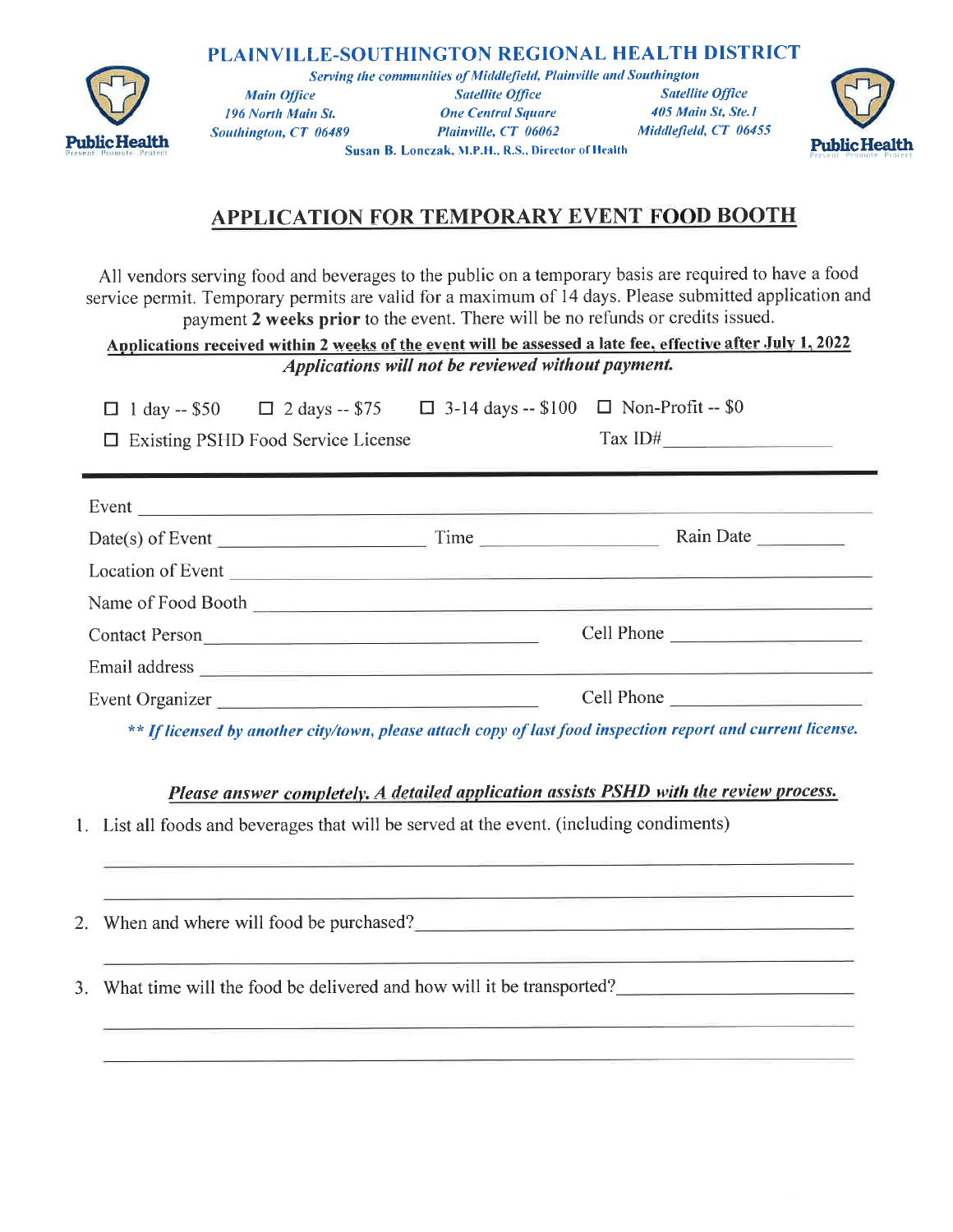



|  | 4. Indicate how foods will be prepared (check all that apply)                                                                                                                                                                  |  |  |  |  |
|--|--------------------------------------------------------------------------------------------------------------------------------------------------------------------------------------------------------------------------------|--|--|--|--|
|  | □ Prepared at licensed facility (list facility)<br>□ Prepared at licensed facility (list facility)                                                                                                                             |  |  |  |  |
|  |                                                                                                                                                                                                                                |  |  |  |  |
|  | 5. List where food will be stored prior to the event                                                                                                                                                                           |  |  |  |  |
|  | 6. How will food be kept cold? (below 41F.)                                                                                                                                                                                    |  |  |  |  |
|  | During transportation                                                                                                                                                                                                          |  |  |  |  |
|  | At the event site                                                                                                                                                                                                              |  |  |  |  |
|  | 7. How will food be kept hot? (above 135F.)                                                                                                                                                                                    |  |  |  |  |
|  | During transportation                                                                                                                                                                                                          |  |  |  |  |
|  | At the event site                                                                                                                                                                                                              |  |  |  |  |
|  | 8. How will handwashing stations be provided?                                                                                                                                                                                  |  |  |  |  |
|  | 9. Location of food service worker toilet facility______________________________                                                                                                                                               |  |  |  |  |
|  |                                                                                                                                                                                                                                |  |  |  |  |
|  | Test Strips $\Box$ Yes $\Box$ No<br>11. Type of sanitizer                                                                                                                                                                      |  |  |  |  |
|  | 12. What will be done with leftovers?                                                                                                                                                                                          |  |  |  |  |
|  | 13. Will there be a probe thermometer to take internal temperatures of food products? $\Box$ Yes $\Box$ No                                                                                                                     |  |  |  |  |
|  | $\Box$ Public Water $\Box$ Private Well<br>14. Water supply (used for cooking and hand washing)                                                                                                                                |  |  |  |  |
|  | 15. How will food items be protected from public exposure (sneezing, coughing, touching, etc.) and                                                                                                                             |  |  |  |  |
|  | outdoor elements experience and the series of the series of the series of the series of the series of the series of the series of the series of the series of the series of the series of the series of the series of the seri |  |  |  |  |
|  |                                                                                                                                                                                                                                |  |  |  |  |